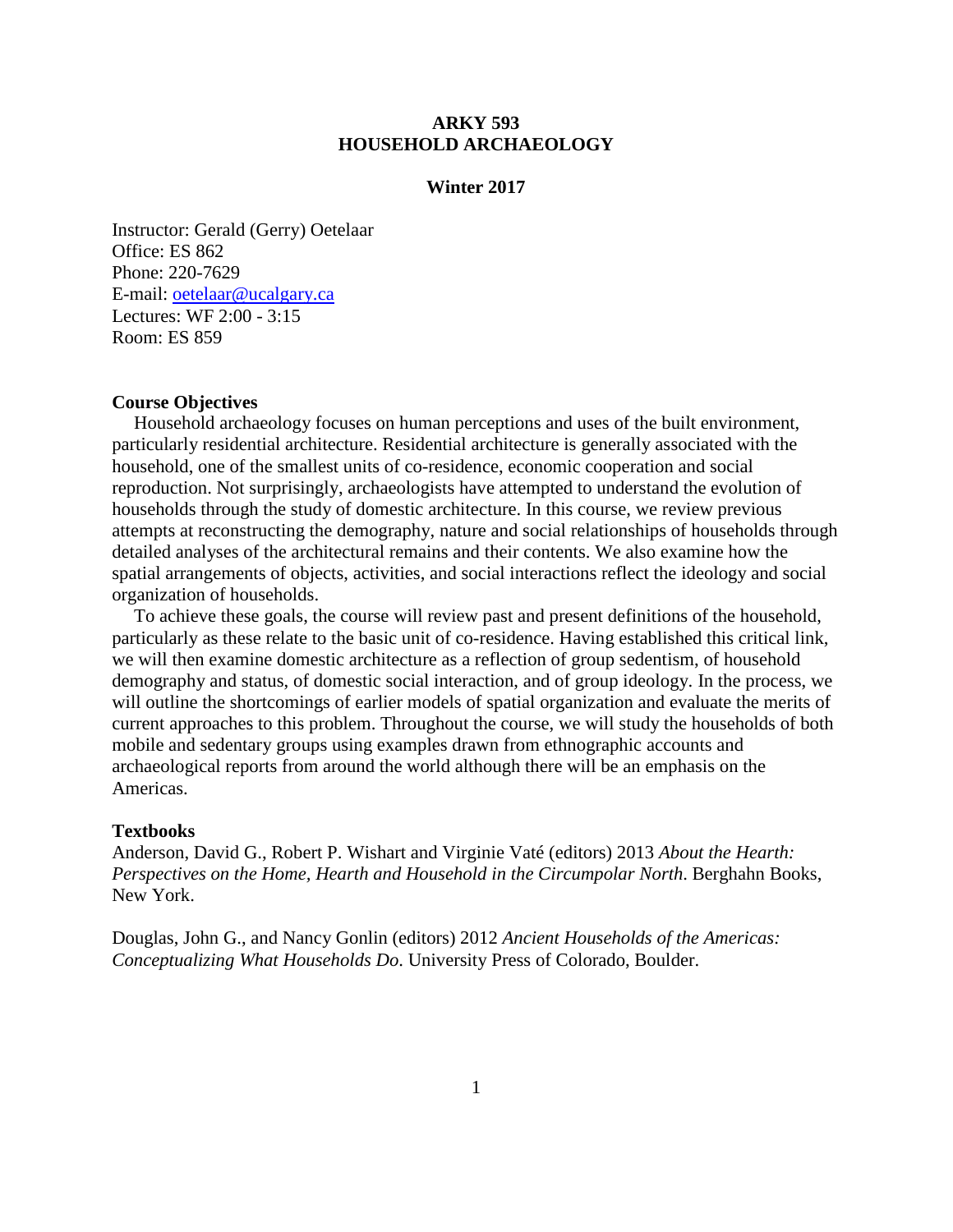Although you will be assigned readings from these books, the textbooks are also designed to give students current overviews of topics in household archaeology. Students will also be responsible for readings to be posted on D2L.

### **Course Mechanics**

The course grade will be based on a quiz on February 10, 2017 (10%), participation (30%), an annotated bibliography due March 1, 2017 (20%), leading the discussion or presentation on dates listed below (20%) and a term paper due April 12, 2017 (20%).

### **Schedule of student discussions/presentations**

| Jacinthe       | March 10, 2017 |
|----------------|----------------|
| <b>Brandon</b> | March 15, 2017 |
| Aaron          | March 17, 2017 |
| Ella           | March 22, 2017 |
| Addison        | March 24, 2017 |
| Justine        | March 29, 2017 |
| Susanne        | April 5, 2017  |

### **Grade Scale:**

**A+** 95-100; **A** 90-95; **A-** 85-90; **B+** 80-85; **B** 75-80; **B-** 70-75; **C+** 65-70; **C** 60-65; **C-** 55-60; **D+** 50-55; **D** 45-50; **F** <45

## **POTENTIAL TOPICS OF DISCUSSION**

- 1. What is a household and how does it differ from the family?
- 2. What are the determinants of residential architecture?
- 3. What are the differences in the residential architecture of nomadic and sedentary groups?
- 4. Archaeological approaches to the demography of the household.
- 5. Is space use inside the dwelling a reflection of gender roles?
- 6. Site formation processes and the study of households.
- 7. Space syntax and the organization of domestic space?
- 8. What are the symbolic determinants of household organization?
- 9. Archaeological approaches to the structure and symbolism of residential architecture.
- 10. Archaeological approaches to the study of changes in the composition of the household?
- 11. Archaeological applications in the study of nomadic groups.
- 12. Archaeological applications in the study of sedentary groups.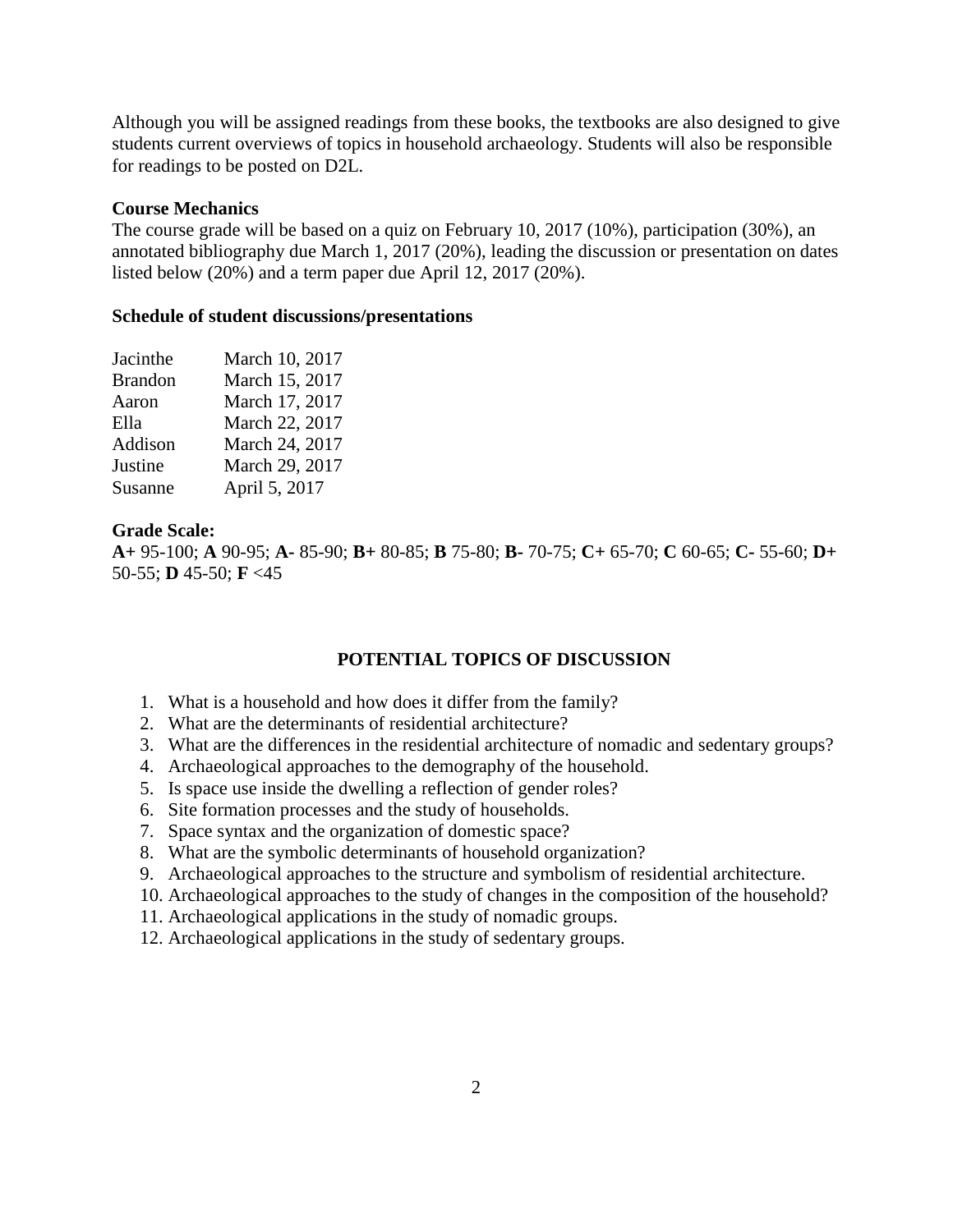# **ACADEMIC ACCOMMODATIONS**

# <http://www.ucalgary.ca/access/accommodations/policy>

Students needing an Accommodation because of a Disability or medical condition should communicate this need to Student Accessibility Services in accordance with the Procedure for Accommodations for Students with Disabilities

Students needing an Accommodation based on a Protected Ground other than Disability, should communicate this need, preferably in writing, to "(Instructor) (Associate Dean) (Department Head) (other designated person)"

# **ACADEMIC INTEGRITY**

Academic integrity is essential to the pursuit of learning and scholarship in a university, and to ensuring that a degree from the University of Calgary is a strong signal of each student's individual academic achievements. As a result, the University treats cases of cheating and plagiarism very seriously. For detailed information on what constitutes academic misconduct, please refer to the following link:

<http://www.ucalgary.ca/pubs/calendar/current/k-2-1.html>

All suspected cases of academic dishonesty will be investigated following procedures outlined in the University Calendar. If you have questions or concerns about what constitutes appropriate academic behavior or appropriate research and citation methods, you are expected to seek out additional information on academic integrity from your instructor or from other institutional resources.

# **TEACHING EVALUATIONS / USRIS (Universal Student Ratings of Instruction)**

At the University of Calgary, feedback provided by students through the Universal Student Ratings of Instruction (USRI) survey provides valuable information to help with evaluating instruction, enhancing learning and teaching, and selecting courses. **Your responses make a difference, please participate!** Website:<http://www.ucalgary.ca/usri/>

**Writing Across the Curriculum:** Writing skills are not exclusive to English courses and, in fact, should cross all disciplines. The University supports the belief that throughout their University careers, students should be taught how to write well so that when they graduate their writing abilities will be far above the minimal standards required at entrance. Consistent with this belief, students are expected to do a substantial amount of writing in their University courses and, where appropriate, instructors can and may use writing and the grading thereof as a factor in the evaluation of student work. The services provided by the Writing Centre in the Effective Writing Office can be utilized by all undergraduate and graduate students who feel they require further assistance.

**Emergency Evacuation Assembly Points**: In the event of an emergency that requires evacuation, please refer to the following link to become familiar with the assembly points for the class:<http://www.ucalgary.ca/emergencyplan/assemblypoints>